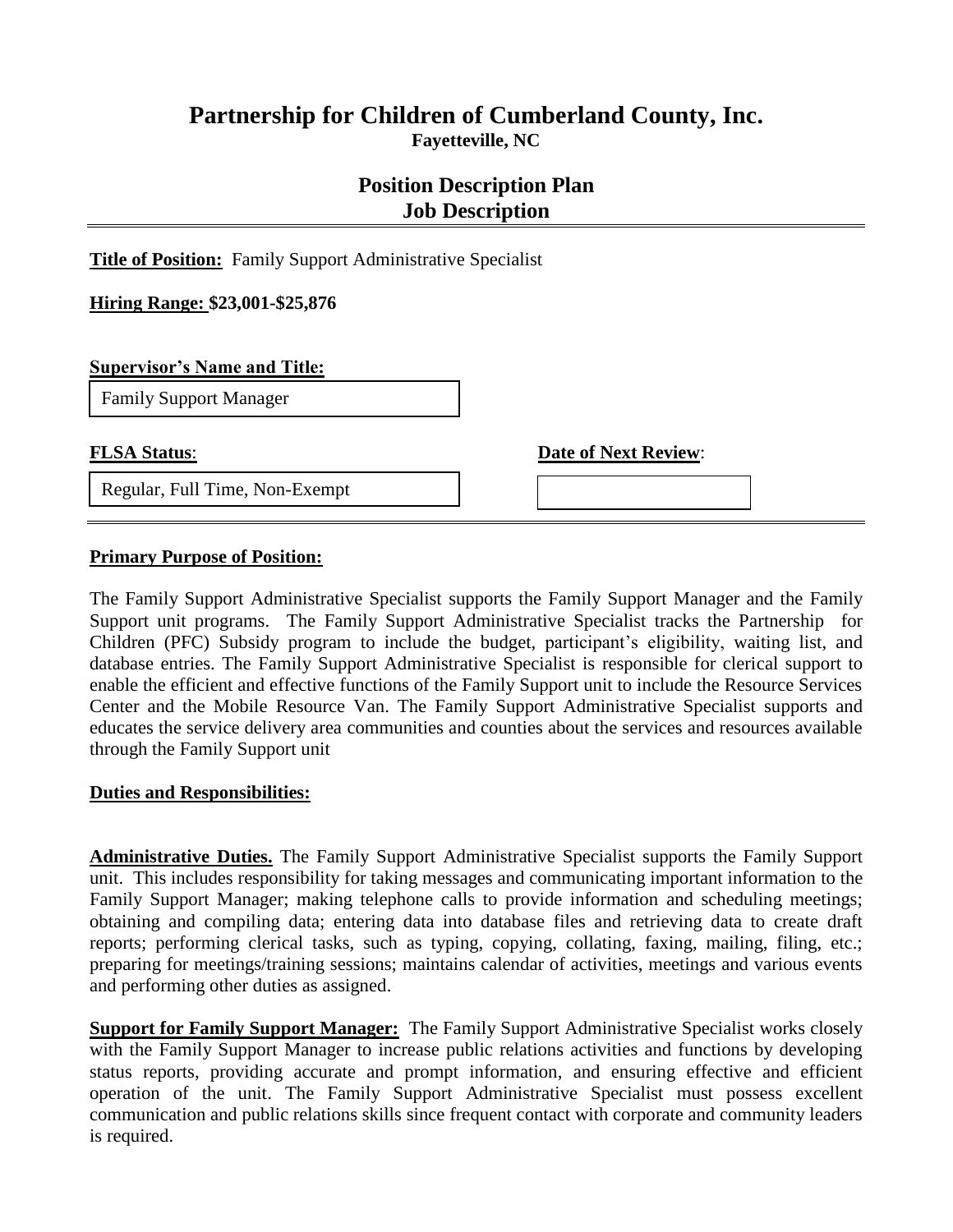Page 2

**Program Support.** The Family Support Specialist creates methods of disseminating information directly to PFC Subsidy participants and Early Care & Education Facilities to keep them informed of all program updates. The Family Support Specialist oversees and monitors the subsidy database used to track participants and payments. The Family Support Specialist develops and implements a system for monitoring participant's eligibility and a waiting list for the PFC Subsidy program. The Family Support Specialist acts as back-up to the Family Support Caseworkers for Consumer Education and Referral services.

**Monitoring.** The Family Support Administrative Specialist monitors Family Support events and programs to better inform the Family Support Manager of the efficiency and effectiveness of the program based on stated goals and objectives of the Partnership.

**Budget.** The Family Support Administrative Specialist assists the Family Support Manager and the Family Support Coordinator with monitoring the unit budget to control costs and eliminate waste, as needed.

**Data Management.** The Family Support Administrative Specialist maintains and updates all files on the GEMS database on an ongoing basis to ensure the following: that all information is current and accurate to assist in monitoring subsidy participants and to input all approved subsidy participants in the PFC Subsidy budget to monitor spending. The Family Support Specialist monitors and updates the waiting list for effectiveness and efficiency of the PFC Subsidy program. The Family Support Administrative Specialist will also contact parents monthly to complete follow-up calls to measure effectiveness and satisfaction with the referral service.

**Parent Education:** The Family Support Administrative Specialist will support the PFC Child Safety Seat program through distribution, installation, and proper use. The Family Support Administrative Specialist will facilitate the Child Safety Seat workshop that will demonstrate proper use of the child safety seats. The Family Support Administrative Specialist is also responsible for ordering child safety seats, maintaining accurate inventory, collecting fees from parents and assuring proper management of sensitive information under strict confidentiality.

**In Addition**. Travel to the service delivery area may be required, as needed. Personal vehicle may be required for travel.

In the event the Family Support Administrative Specialist possesses bilingual skills, the incumbent may be required to perform translation services at the direction of the President.

Attend committee meetings and participate in community events and PFC sponsored events at the direction of the President.

It is the responsibility of all staff to contribute to the positive work environment at PFC.

PFC staff may work multiple grant activities; Time worked will be allocated as appropriate.

PFC staff may work in other counties at the direction of the PFC President or designee; Time worked will be allocated as appropriate.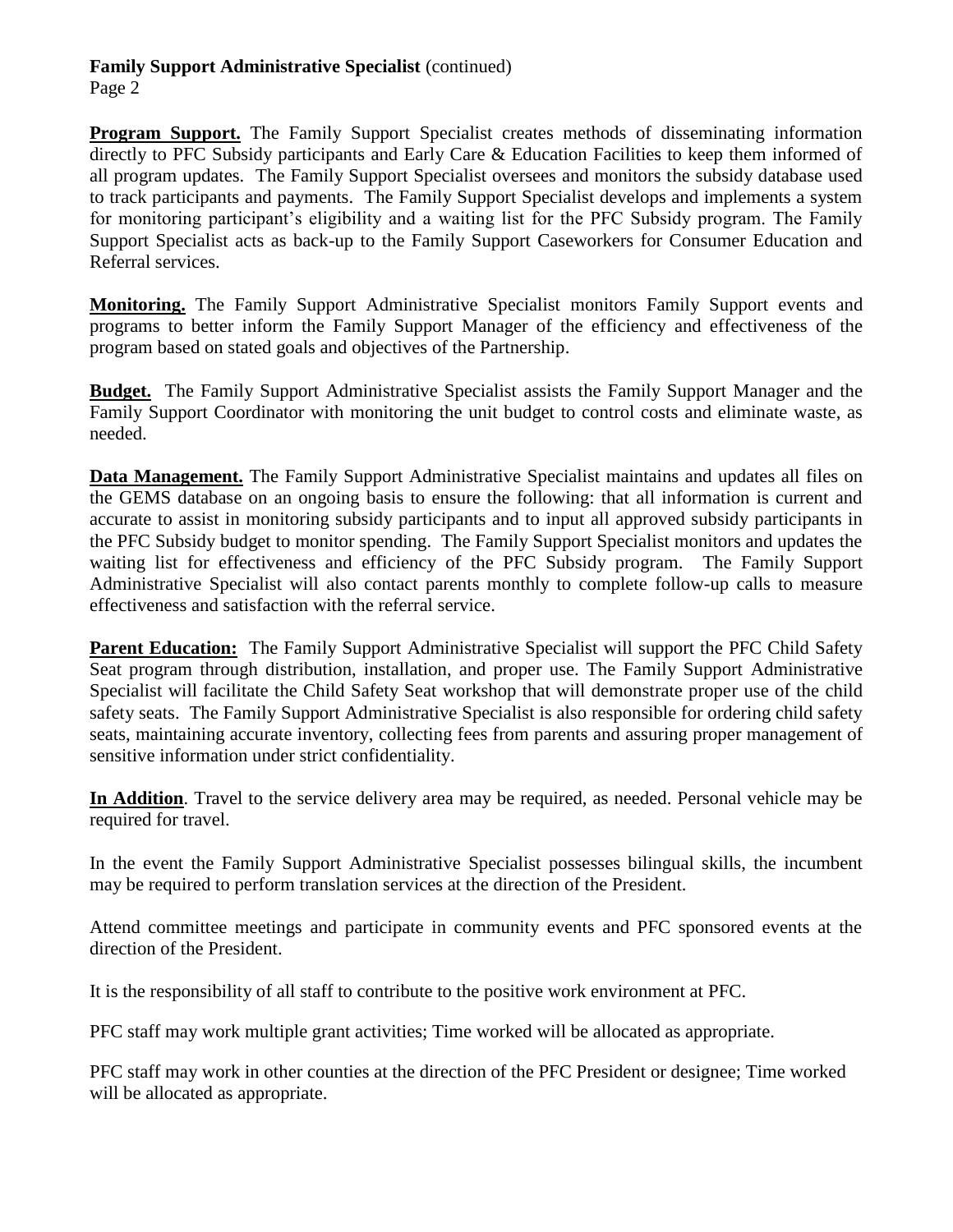#### Page 3

PFC employees will abide by the PFC policies and procedures and confidentiality statement in regards to working with sensitive information.

Frequent evening and/or weekend work required in service delivery areas may be required.

The Family Support Administrative Specialist is responsible for other duties as assigned.

#### ESSENTIAL FUNCTIONS :(4)

Non-Exempt/Exempt Non-Supervisor

- 1. Responds to concerns/complaints (internal and/or external) in a professional/timely manner; refers concerns/complaints to immediate supervisor, when appropriate; maintains composure at all times.
- 2. Assumes responsibility for personal productivity and quality of work; recognizes/communicates problems and suggests solutions to immediate supervisor.
- 3. Carries out directions; follows through and completes assignments in acceptable time frames; applies technical and procedural know-how to get the job done in an acceptable manner; adjusts behavior for the effective use of time and resources.
- 4. Effectively supports co-workers in establishing and achieving objectives while showing courtesy and respect toward others.
- 5. Assumes responsibility for managing personal time/schedules/deadlines; advises immediate supervisor of any conflict which may inhibit the organization's obligations; observes established rules/policies/procedures.
- 6. Communicates ideas/information for improving efficiency/procedures/cost control.
- 7. Coordinates time off/time away from work site with immediate supervisor to minimize disruptions to the unit/ organization.
- 8. Takes initiative to accomplish goals; demonstrates ability to learn on the job; maintains appropriate skills for the position.
- 9. Interacts with other departments/providers to assure information that affects the organization is communicated to the proper recipients.
- 10. Acknowledges and abides by all PFC established policies and procedures.

### **Knowledge, Skills, and Abilities:**

- 1. Ability to express ideas clearly and concisely, verbally and in writing, and to plan and execute work effectively within a specified period.
- 2. Ability to make decisions and take action within the boundaries of the position.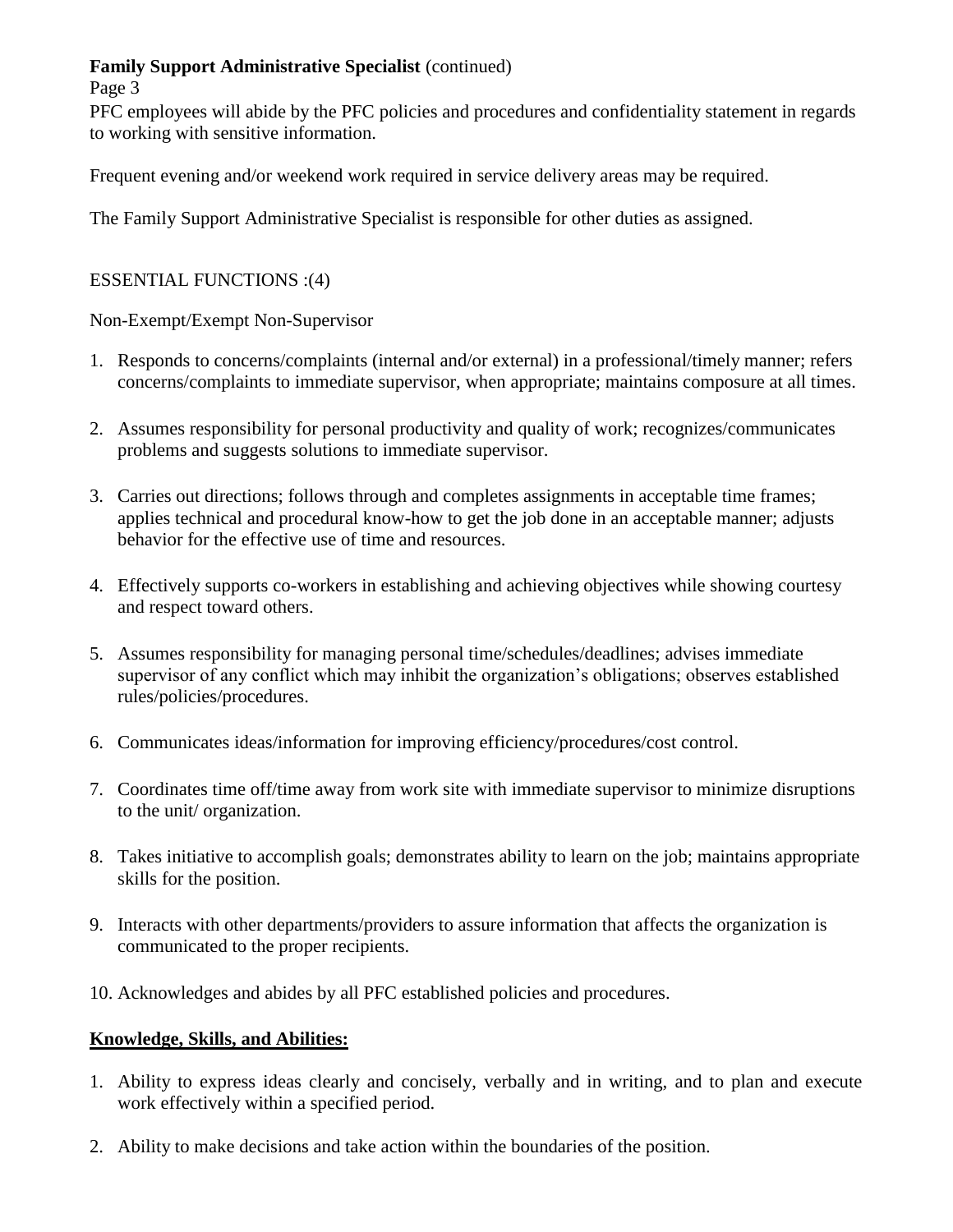Page 4

- 3. Superior organizational skills and initiative; capacity to accept and follow through on assigned responsibility with minimal guidance.
- 4. Ability to establish and maintain effective working relationships with Board members and/ or committee members, supervisors, peers, volunteers, private providers, community agencies, and other resources.
- 5. Ability to carry out functions with minimal supervision.
- 6. Ability to foster an environment that minimizes consequential errors.
- 7. Communicates clearly and concisely, both orally and in writing.
- 8. Ability to maintain a high degree of confidentiality relative to families and early child care programs served, and of sensitive information collected such as birth certificate, social security card, financial documents, etc. in the performance of duties.
- 9. Possess strong interpersonal skills that allows for appropriate interaction with personnel in the state, in the community, and within the agency.
- 10. Exhibits a thorough knowledge of the organization's goals and missions as well as PFC and services, and its compliance with legal and regulatory requirements.
- 11. Must be able to handle complex special events logistics. Must have the flexibility to juggle several projects often very different in nature simultaneously.

#### **Education and Experience – Minimum Requirements:**

- 1. Associates Degree or 4 year degree preferred equivalent supplemented with training in typing/word processing, spreadsheet, desk top publishing; minimum typing speed; 45 NWPM.
- 2. Minimum of three to five years of progressively responsible secretarial/administrative experience in working with large groups of people; committees and/or Board of Directors, community and corporate leaders, preferred. The Family Support Administrative Specialist must possess excellent communication and public relations skills.
- 3. High working knowledge and proficiency utilizing PC based tools (Microsoft Office Suite Outlook, Word, Excel and Power Point). Must be able to create and track data using PC based tools (Microsoft Office Suite Outlook, Word, Excel and Power Point)
- 4. Additional experience may be substituted for post high-school education, provided the requisite skills have been obtained.
- 5. Valid driver's license.

#### **Physical Requirements:**

Must be able to perform *Essential Functions* of the position.